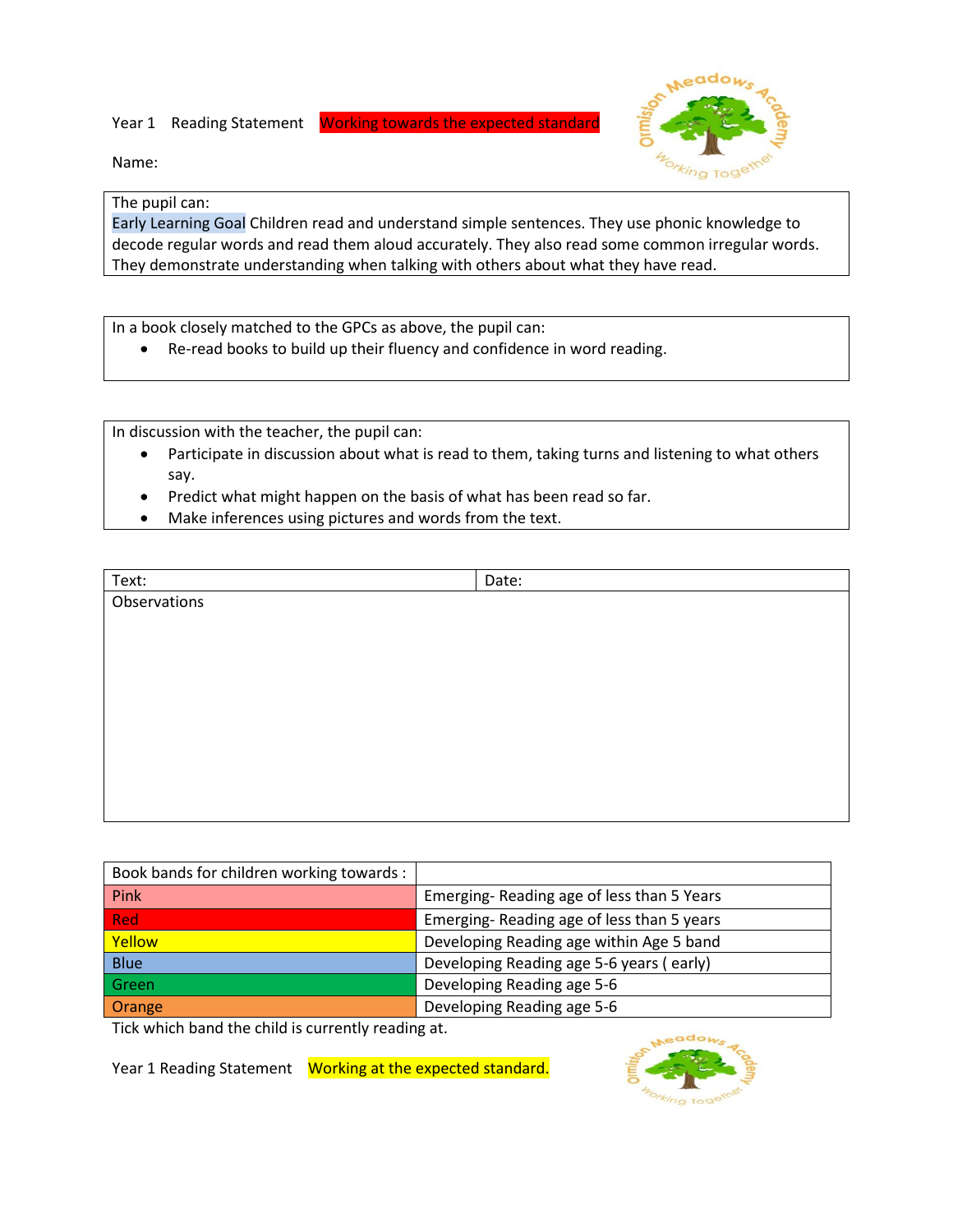Name:

The pupil can:

- Apply phonic knowledge and skills to decode words.
- Respond speedily with the correct sound to graphemes for all 40+phonemes.
- Read accurately by blending sounds in unfamiliar words.
- Read common exception words (Year 1 list)
- Read words containing taught GPCs ( see additional sheet for Year 1)
- Read words with contractions, understand that the apostrophe represents the missing letter.

In age-appropriate books, the pupil can:

- Read aloud accurately books that are consistent with their phonic knowledge.
- Re-read books to build up their fluency and confidence in word reading.

In a familiar book that they can already read accurately and fluently, the pupil can:

- Discuss a wide range of texts, making links to their own experiences.
	- Recognise and join in with predictable phrases.
	- Make inferences on the basis of what is being said and done.
	- Predict what might happen on the basis of what has been read so far.
	- Explain clearly their understanding of what is read to them.

| Text:        | Date: |
|--------------|-------|
| Observations |       |
|              |       |
|              |       |
|              |       |
|              |       |
|              |       |
|              |       |
|              |       |
|              |       |
|              |       |
|              |       |

| Book band range for Secure: |                   |  |
|-----------------------------|-------------------|--|
| <b>Turquoise</b>            | Reading Age- 6    |  |
| Purple                      | Reading Age-6.5-7 |  |

Tick the band the child is currently working at.

Year 1 Reading Statement Working at greater depth within the expected standard.